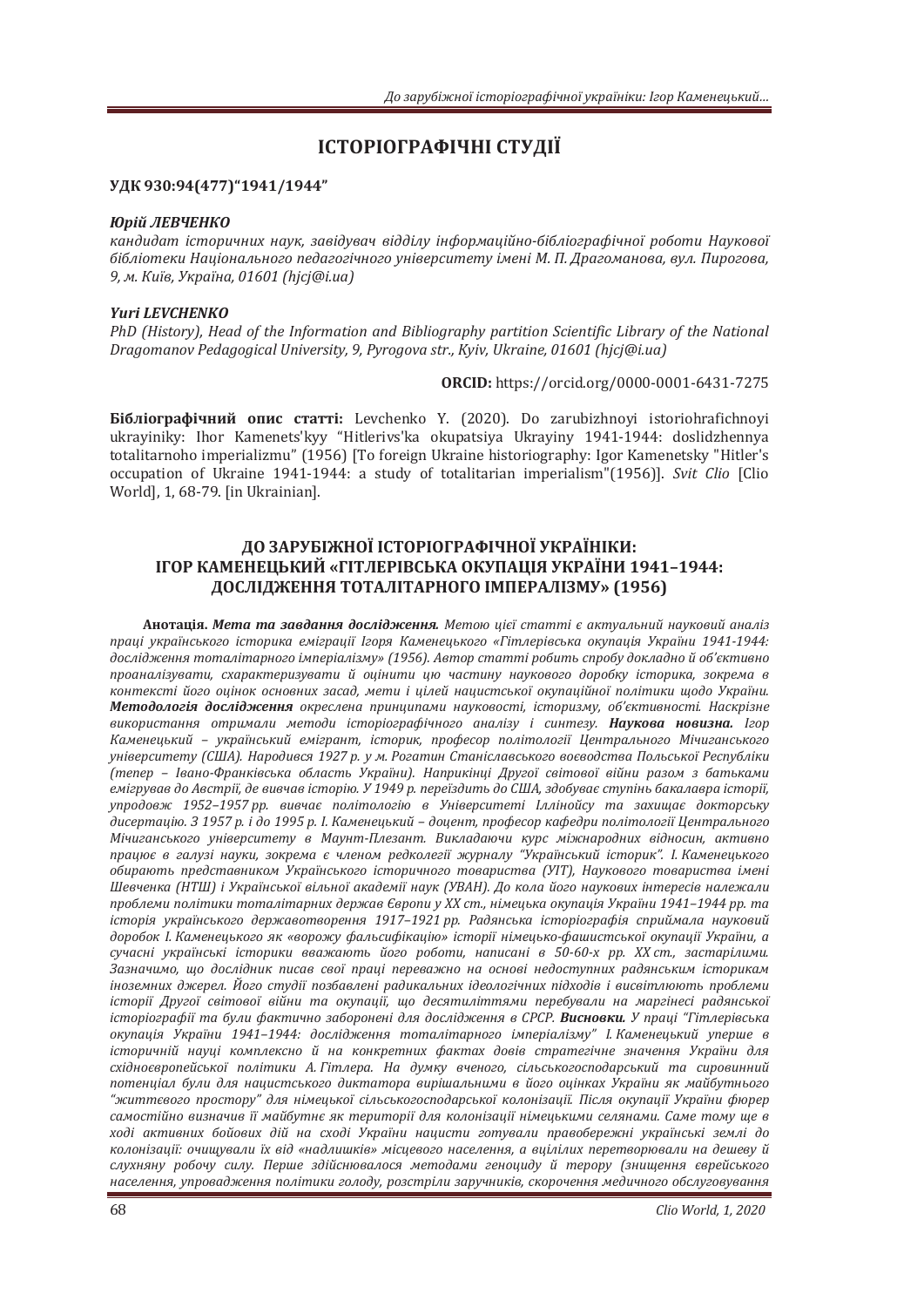місцевого населення). Друге передбачало знищення української інтелігенції, максимальне обмеження рівня освіти, зведення до мінімуму культурної діяльності, використання українського населення як робочої сили на теренах нацистської Німеччини. Однією з причин краху гітлерівської колонізаційної лолітики шодо України історик називає її принииповість і незмінність, тобто небажання фюрера враховувати наявні на окупованих територіях реалії, особливо після краху нацистського бліцкригу.

Ключові слова: icmopioграфія, lгор Каменецький, нацистська Німеччина, Україна, окупаційний  $P^{\rho}$ *Юежим.* 

#### **TO FOREIGN UKRAINIAN HISTORIOGRAPHY: IGOR KAMENETSKY "HITLER'S OCCUPATION OF UKRAINE 1941-1944: A STUDY OF TOTALITARIAN IMPERIALISM"(1956)**

**Abstract. The purpose and objectives of the study.** The purpose of this article is a topical scientific analysis of the work of Ukrainian historian of emigration Igor Kamenetsky "Hitler's occupation of Ukraine 1941-*1944: a study of totalitarian imperialism" (1956). The author of the article tries to consider in detail and objectively, analyse and evaluate this part of the scientific work of named historian, in particular in the context of* his assessments of the basic principles, goals and objectives of the Nazi occupation policy towards Ukraine. The *research methodology is outlined by the principles of science, historicism, objectivity. Methods of historiographical analysis and synthesis have been widely used. Scientific novelty. Igor Kamenetsky is a* Ukrainian emigrant, historian, and professor of political science at the Central University of Michigan (USA). He was born in 1927 in Rohatyn, Stanisław Voivodeship, Republic of Poland (now Ivano-Frankivsk Oblast, Ukraine). At the end of World War II, he emigrated with his parents to Austria, where he studied history. In 1949 he moved to the United States, earned a bachelor's degree in history, studied political science at the University of Illinois *from 1952 to 1957, and defended his doctoral dissertation. From 1957 to 1995, I. Kamenetsky was an associate* professor and professor of political science at the Central University of Michigan in Mount Pleasant. Teaching a course in International Relations, he was actively involved in scientific activities, in particular, was a member of the editorial board of the journal "Ukrainian Historian". I. Kamenetsky was elected a member of the Ukrainian Historical Society (UHS), the Shevchenko Scientific Society (SShS) and the Ukrainian Free Academy of Sciences *(UFAS). His research interests included the problems of the policy of the totalitarian states of Europe in the twentieth century, the German occupation of Ukraine in 1941-1944, and the history of Ukrainian statehood in* 1917-1921. The Soviet historiography viewed I. Kamenetsky's scientific work as an "enemy falsification" of the history of the Nazi occupation of Ukraine, and modern Ukrainian historians consider his works written in the 1950's and 1960's to be obsolete. We note that the researcher wrote his works mainly based on foreign sources inaccessible to Soviet historians. His studies are devoid of radical ideological approaches, and cover issues of World War II and occupation history that have been on the margins of Soviet historiography for decades and *were banned from research in the USSR. Conclusions. In work "Hitler's Occupation of Ukraine 1941-1944: A Study of Totalitarian Imperialism" I. Kamenetsky for the first time in historical science comprehensively and on* concrete facts proved the strategic importance of Ukraine for the Eastern European policy of A. Hitler. According to the scientist, the agricultural and raw material potential was decisive for the Nazi dictator in his assessments of Ukraine as a future "living space" for German agrarian colonization. After the occupation of Ukraine, the Führer independently defined its future as territory for colonisation by German peasantsThat is why, even during the active hostilities in the Eastern Ukraine, the Nazis prepared the Right-Bank Ukrainian lands for colonisation: they cleaned them of "surpluses" of the local population. They turned the survivors into cheap and obedient labour. The first was carried out by genocide and terror(extermination of the Jewish population, the introduction *of a policy of starvation, executions of hostages, reduction of medical care for the local population). The second* provided for: the destruction of the Ukrainian intelligentsia, the maximum restriction of the level of education, the minimisation of cultural activities, the use of the Ukrainian population as a labour force in Nazi Germany. The historian named as one of the reasons for the collapse of Hitler's colonisation policy towards Ukraine its *immutability, i.e. the Fuhrer's unwillingness to take into account the realities existing in the occupied territories, especially after the collapse of the Nazi blitzkrieg.* 

Despite the limitedness of the source base of *I. Kamenetsky's monograph, his work is characterised by* eloquence, variety and representativeness of factual material, depth of analysis of problems selected for study, thoughtfulness and accuracy of author's characteristics, reasoning, conclusions and generalisations on most aspects of Nazi occupation policy in Ukraine. It is these advantages of the author's text that led to the fact that *this "historiographical rarity" was actively quoted by domestic historians in the 1990s. At the same time, several* conceptual approaches of the researcher, albeit on a quantitatively and qualitatively new and accessible to historians source base, were used as starting points in the analysis of the Nazi "New Order" in Ukraine during 1941-1944. In the historiographical context, other works by I. Kamenetsky are no less promising, in particular his monograph "German policy of living space in the Eastern Europe during the Second World War" (1957). However, this is the subject of further research.

*Keywords: historiography, Igor Kamenetsky, Nazi Germany, Ukraine, occupation regime.*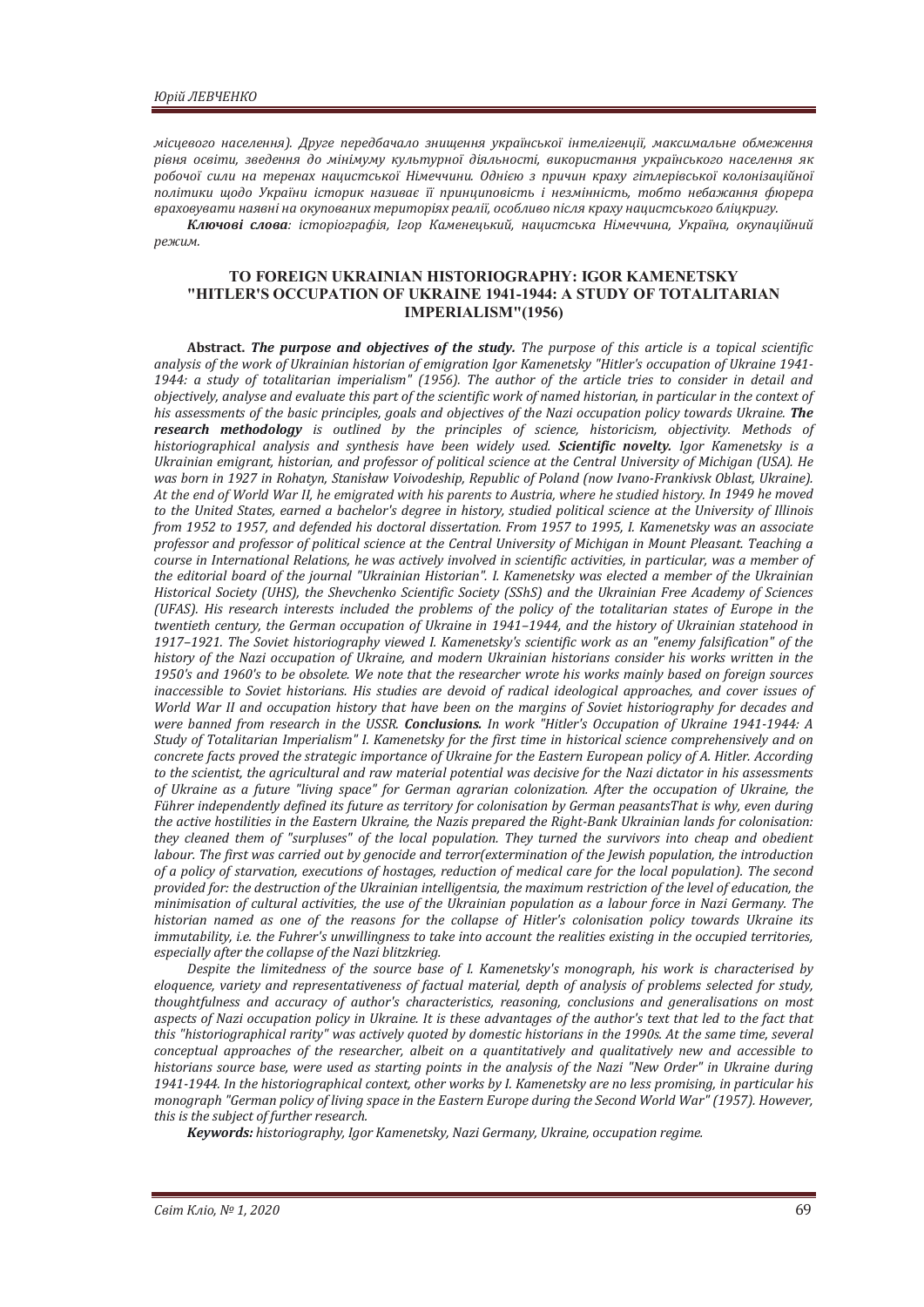Постановка проблеми. Історія нацистського окупаційного режиму в Україні 1941-1944 рр. належить до кола наукових проблем, які активно розробляють на сучасному етапі. Нині українська історична наука перебуває в періоді активного вивчення тематики, що за радянської доби була або взагалі забороненою, або ж «небажаною» для дослідження. Історики, які дотримуються україноцентричної концепції вивчення окупаційного режиму, листанціюються від радянської спалшини, справедливо вважаючи, що написані в той період праці є політично та ілеологічно заангажованими, а відтак необ'єктивними й застарілими. Проте разом із такими до категорії «застарілих» майже автоматично потрапила й значна частина доробку істориків української діаспори, створеного ще в 1950-1980-хрр. І це незважаючи на те, що їхні автори порушували й аналізували теми, які через зазначені вище причини були недоступні для дослідження радянськими істориками, зокрема й різноманітні аспекти німецького окупаційного режиму в Україні.

У радянський період, коли у вітчизняній історичній науці панувала марксистськоленінська методологія з її концепцією «Великої Вітчизняної війни радянського народу», праці зарубіжних істориків незалежно від наукових шкіл і напрямів, до яких вони належали, вважали наскрізь наповненими антирадянською пропагандою, зразками буржуазної фальсифікації історії війни<sup>1</sup>. Полібних характеристик не уникла й книга І. Каменецького «Гітлерівська окупація України 1941-1944: дослідження тоталітарного імперіалізму», що була по суті першим ґрунтовним дослідженням нацистського окупаційного режиму в Україні. Видана в США в період загострення «холодної війни» та ще й написана українським емігрантом («зрадником соціалістичної Батьківщини») - усе це забезпечило праці I. Каменецького несприйняття, ігнорування й критику радянських істориків.

Ідеологічно неупереджений, об'єктивніший погляд на концепцію і зміст монографії I. Каменецького стали можливими тільки із здобуттям Україною незалежності на початку 1990-х рр. у рамках складання вже згаданої нами україноцентричної концепції історії Другої світової війни та нацистської окупації. Тоді ж українські історики почали активно залучати до наукового обігу фактичний матеріал книги й теоретичні узагальнення автора.

У сучасний період дослідження І. Каменецького найчастіше коментують у наукових статтях, присвячених дослідженню історіографії різноманітних аспектів нацистського окупаційного режиму в Україні<sup>2</sup>, а також воно є предметом аналізу в історіографічних розділах дисертацій із проблем української історії періоду Другої світової війни<sup>з</sup>. Проте, незважаючи на можливий нині вільний доступ науковців до праці І. Каменецького та її активне використання в сучасних українських історичних студіях нацистської окупації 1941-1944 рр., досі немає її повного проблемно-тематичного огляду. Це можна пояснити тим, що сучасні науковці використовують цю монографію американського історика українського похолження значною мірою поверхово, лише як обов'язкову для історіографічного аналізу працю з проблематики німецької окупації України періоду Другої світової війни. Тут варто наголосити, що книга І. Каменецького - це перша написана українським істориком грунтовна наукова праця, присвячена розкриттю німецької окупаційної політики в Україні 1941–1944 рр. і створена поза впливом марксистсько-ленінської методології, радянської ідеології та політики. Останнє й зумовило той факт, що монографія понад 30 років була нелоступною в УРСР.

 $1$  Историография истории Украинской ССР / И. С. Хмель (отв. ред.). Киев: Наукова думка. 1986. С. 388-394; *Коваль М. В. Україна*; 1939-1941; Маловідомі і непрочитані сторінки історії. Київ: Виша школа. лэр 1995. С. 4.<br><sup>2</sup> Лобода М. Працевикористання цивільного населення на окупованій території України (1941-

<sup>1944</sup> рр.): історіографія питання. Сторінки воєнної історії України. Збірник наукових статей. Вип. 12. Київ, 2009. С. 39; Петрова А. І. До питання про історіографію окупаційного режиму на Поділлі (1941-1944 рр.). Науковий часопис Національного педагогічного університету імені М. П. Драгоманова. Серія 6. Історичні науки. Збірник наукових праць. Вип. 8. Київ: Вид-во НПУ імені М. П. Драгоманова, 2011. С. 231; Скоробогатов А. В. Проблема німецько-фашистської окупації України 1941-1944 рр. у західній історіографії. Історія України: маловідомі імена, події, факти. Збірник наукових праць. Вип. 26. 2004. C. 55.

<sup>&</sup>lt;sup>3</sup> Кицак Б. Ю. Медичне забезпечення населення у Райхскомісаріаті «Україна» в 1941-1944 рр.: дис. ... канд. iст. наук: 07.00.01. Житомир, 2018. С. 32; *Кравчук Д. В.* Радянський партизанський та підпільний рух на Рівненщині: дис. ... канд. іст. наук: 07.00.01. Рівне, 2015. С. 24; *Нестеренко В. А.* Окупаційний режим у військовій зоні України в 1941-1943 рр. (адміністративний, економічний та соціокультурний аспекти): дис. ... канд. іст. наук: 07.00.01. Київ, 2005. С. 21.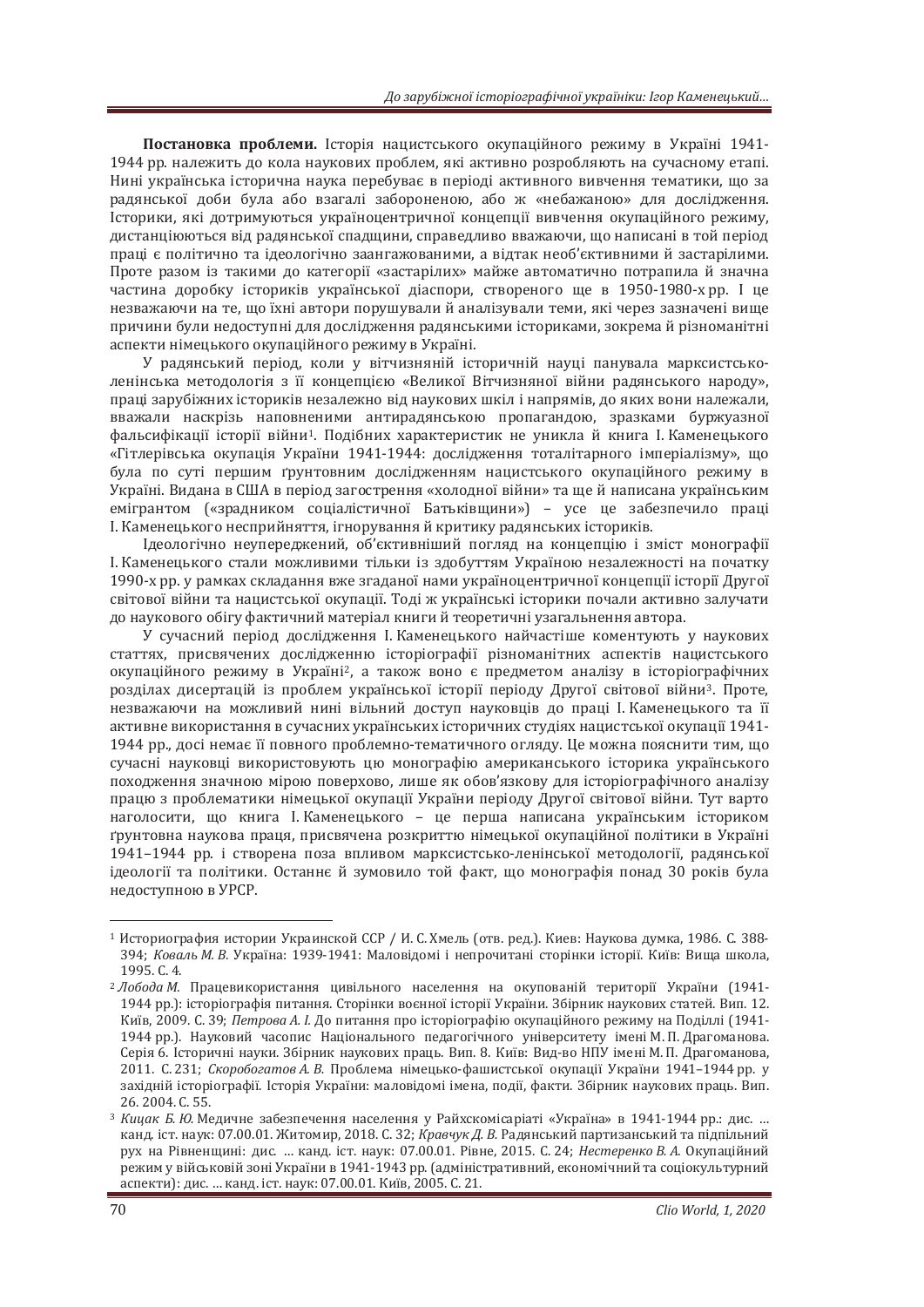Мета й завдання дослідження. Метою цієї статті є актуальний науковий аналіз праці українського історика еміграції Ігоря Каменецького «Гітлерівська окупація України 1941-1944: дослідження тоталітарного імперіалізму» (1956). Автор статті робить спробу докладно й об'єктивно проаналізувати, схарактеризувати й оцінити цю частину наукового доробку вченого, зокрема в контексті його оцінок основних засад, мети й цілей нацистської окупаційної політики шоло України.

Виклад основного матеріалу дослідження. Ігор Юліанович Каменецький народився 2 січня 1927 р. у м. Рогатині, повітовому центрі Станіславського воєводства Польщі. Наприкінці Другої світової війни, рятуючись від більшовиків, 17-річний Ігор разом з батьками емігрує до Австрії, де вивчає історію в університеті імені Карла і Франца м. Ґрац. У 1949 р. переїздить навчатися до Сполучених Штатів Америки, а 1952-го року здобуває ступінь бакалавра історії у Вільям Коледжі (штат Массачусетс). Продовжуючи навчання на докторській програмі з політології в Університеті Іллінойсу в Урбана-Шампейн, I. Каменецький у 1957 р. захищає докторський ступінь. Упродовж 1957–1995 рр. він працював на посадах доцента і професора кафедри політології Центрального Мічиганського університету в Маунт-Плезант (штат Мічиган), де викладав курси з міжнародних відносин. У 1966–1972 рр. Ігор Юліанович працює за сумісництвом директором міждисциплінарної програми Центрального Мічиганського університету з лослідження країн, що розвиваються. Протягом 1964–1965 рр. він головував у відділі з дослідження Росії та Східної Європи при Мічиганській академічній асоціації (1964–1965). У 1974-1978 рр. працював директором Мюнхенського проєкту східноєвропейських студій. У 1980-1982 рр. професор I. Каменецький обирався головою Українсько-Американської асоціації університетських професорів, був членом Українського історичного товариства, Наукового товариства імені Т. Шевченка та Української вільної академії наук. Протягом 1964–1991 рр. Ігор Юліанович незмінно входив до складу редакційної колегії журналу «Український історик». Помер історик 29 липня 2008 р. у віці 81 року. Похований на кладовищі Ріверсайд (Riverside Сетеtery) штат Мічиган, США. І. Каменецький відомий серед істориків української діаспори як автор праць про нацистську окупацію України, політику тоталітарних держав XX ст. та історії Української революції 1917-1921 рр.<sup>4</sup>. Проте наше дослідження присвячене першій і чи не найвідомішій праці вченого - його університетській монографії 1956 р. «Гітлерівська окупація України 1941–1944: дослідження тоталітарного імперіалізму» ("Hitler's Occupation of Ukraine 1941-1944: A Study of Totalitarian Imperialism").

Уже у вступній частині свого дослідження І. Каменецький змальовує трагічну картину трирічної німецької окупації України, розцінюючи завдані нею втрати як найтяжчі у всій вітчизняній історії. Розвиваючи цю думку, автор наголошує на чинниках, що привертали увагу нацистської верхівки до цієї частини східного простору: значні території, родючий грунт і багатий сировинний потенціал. Саме ці природні переваги України, на думку історика, зробили її найважливішою метою гітлерівської «політики розширення» у Східній Європі. Під німецькою окупацією Україна була перетворена на своєрідний полігон, такий собі «експериментальний район», де пройшла повне випробування практикою нацист-ська теорія вищої раси та освоєння нею нового життєвого простору.

Дослідник також виокремлює стадії втілення цієї політики: масове винищення «неповноцінних» народів і підготовка «очищених» територій до німецької колонізації. Звісно ж, такі вступні зауваження І. Каменецького різко дисонували з усіма тогочасними напрацюваннями його колег по інший бік історіографічного фронту «холод-ної війни», а відтак потребували аргументованого доведення. Цій меті вчений і присвятив основні розділи монографії.

Перший розділ книги («Ідеологічні та політичні передумови окупації») автор присвятив аналізу місця України в ідеологічних і політичних планах А. Гітлера. Послідовно висвітлюючи історію питання, І. Каменецький окреслює плани захоплення українських територій, які розробляли в німецьких імперських колах ще в XIX - на початку XX ст., аналізує такі ідеологічні положення "Mein Kampf" А. Гітлера, як вищість німецької арійської

<sup>&</sup>lt;sup>4</sup> Ковалів Ю. Б. Каменецький Ігор Юліанович. Енциклопедія Сучасної України. [Електронний ресурс]. Режим доступу: http://esu.com.ua/search\_articles.php?id=10822 Назва з екрану. (18.03.2020); Маркусь В. Kamenetsky Ihor. Encyclopedia of Ukrainian Diaspora. Наукове товариство ім. Т. Шевченка. [Електронний ресурс]. Режим доступу: http://www.eudusa.org/index.php?title=Kamenetsky, Ihor Назва з екрану. (18.03.2020).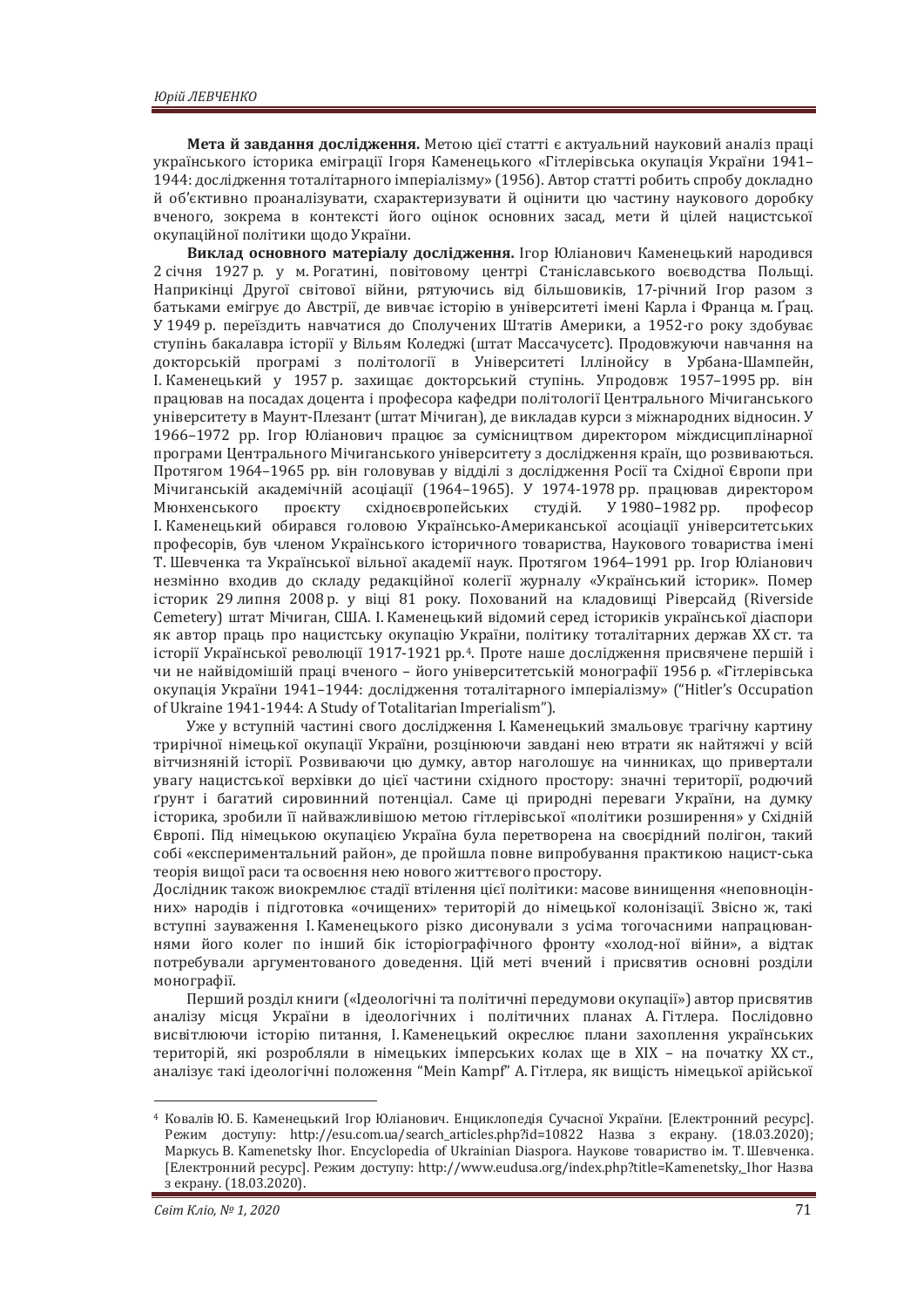

Ігор Юліанович Каменецький  $(2.01.1927 - 29.07.2008)$ 

раси, теорія «життєвого простору» (нім. Lebensraum), ідея захоплення та колонізації Східної Європи.

Як фаховий історик і політолог-міжнародник. I. Каменецький намагається витлумачити причини приходу А. Гітлера й утвердження його при владі в Німеччині ув 1933 р. Проте особливо важливими в контексті нашого історіографічного інтересу є думки дослідника, висловлені ним щодо місця України в зовнішній політиці Третього райху в 1933-1939 рр. Iдеться передусім про так званий німецький проєкт «Великої України» (вересень 1938 – березень 1939 рр.) та причини його відхилення. У розділі знайшлося місце для аналізу причин укладання радянсько-німецького договору про ненапад від 23 серпня 1939 р. і подій початкового періоду Другої світової війни.

I. Каменецький переконаний, що головна книга націонал-соціалізму ("Mein Kampf") була програмою дій її автора – А. Гітлера, якої він дотримувався та поступово реалізовував. Здійснюючи її аналіз, автор виділяє три ідеї, які вплинули на німецьку окупаційну

політику в Україні: 1) переконання, що слов'яни є нижчою расою: 2) Східна Європа і. особливо Україна, були ідеальним місцем для німецької сільськогосподарської колонізації; 3) найефективнішим і найтривалішим способом розширення нації є фізична сила та  $3a$ воювання<sup>5</sup>.

Цдея захоплення Східної Європи зовсім не була новацією нацистів, адже існувала в німецькому імперському дискурсі ще з другої половини XIX ст. Про розширення кордонів Німецької імперії на схід, зокрема завдяки українським територіям чорноморського узбережжя, розмірковували ще канцлер Отто фон Бісмарк, імператор Вільгельм I та представники Пангерманського руху, а практичні спроби створення німецьких колоній на півдні України здійснили під час німецької окупації 1918 р. І. Вінклер і К. Лінденман (Ліндеквест)<sup>6</sup>.

Головною причиною гітлерівських прагнень захопити Україну І. Каменецький визначає її родючі ґрунти та сільськогосподарський потенціал, пояснюючи це тим, що в політиці повоєнного (після Першої світової війни) відновлення Німеччини нацистський диктатор робив акцент на її внутрішній розвиток і селян, які мали забезпечити населення достатньою кількістю продовольства. Проте Німеччина - індустріальна держава, а єдиним можливим напрямом для її розширення після Першої світової війни залишалася Східна Європа<sup>7</sup>. Відтак, активно пропагувалася ідея захоплення територій для облаштування сільськогосподарських колоній на сході Європи: «Ми, націонал-соціалісти, свідомо усуваємо зовнішньополітичну тенденцію довоєнного періоду [...] Ми зупиняємо нескінченний німецький рух на південь і захід і переводимо свій погляд на землю на сході. Нарешті, ми розриваємо колоніальну й комерційну політику передвоєнного періоду та переходимо до грунтової політики майбутнього. Якщо говорити про ґрунт у Європі сьогодні, то, насамперед, можна мати на увазі лише Росію та її васальні прикордонні держави»<sup>8</sup>.

Практична реалізація планів А. Гітлера стала можливою після його приходу до влади в Німеччині 1933 р. На думку автора монографії, Великобританія та Франція сприймали антикомуністичний Третій рейх як противагу СРСР за вплив на сході і в центрі Європи. За логікою І. Каменецького прагматичні західні лідери усвідомлювали, що ні Польща, ні Румунія, ні країни Балтії не могли бути ефективним бар'єром, якщо Й. Сталін вирішить розпочати війну в Центральній Європі<sup>9</sup>. Як доказ реальності бажання фюрера захопити

<sup>&</sup>lt;sup>5</sup> *Kamenetsky I.* Hitler's occupation of Ukraine 1941-1944: a study of totalitarian imperialism. Milwaukee, Wisconsin: The Marquette University Press, 1956. P. 1.<br><sup>6</sup> Ibid. P. 2-3.<br><sup>7</sup> Ibid. P. 4-5.<br><sup>8</sup> Ibid. P. 4.

 $9$  Ibid. P.  $7.$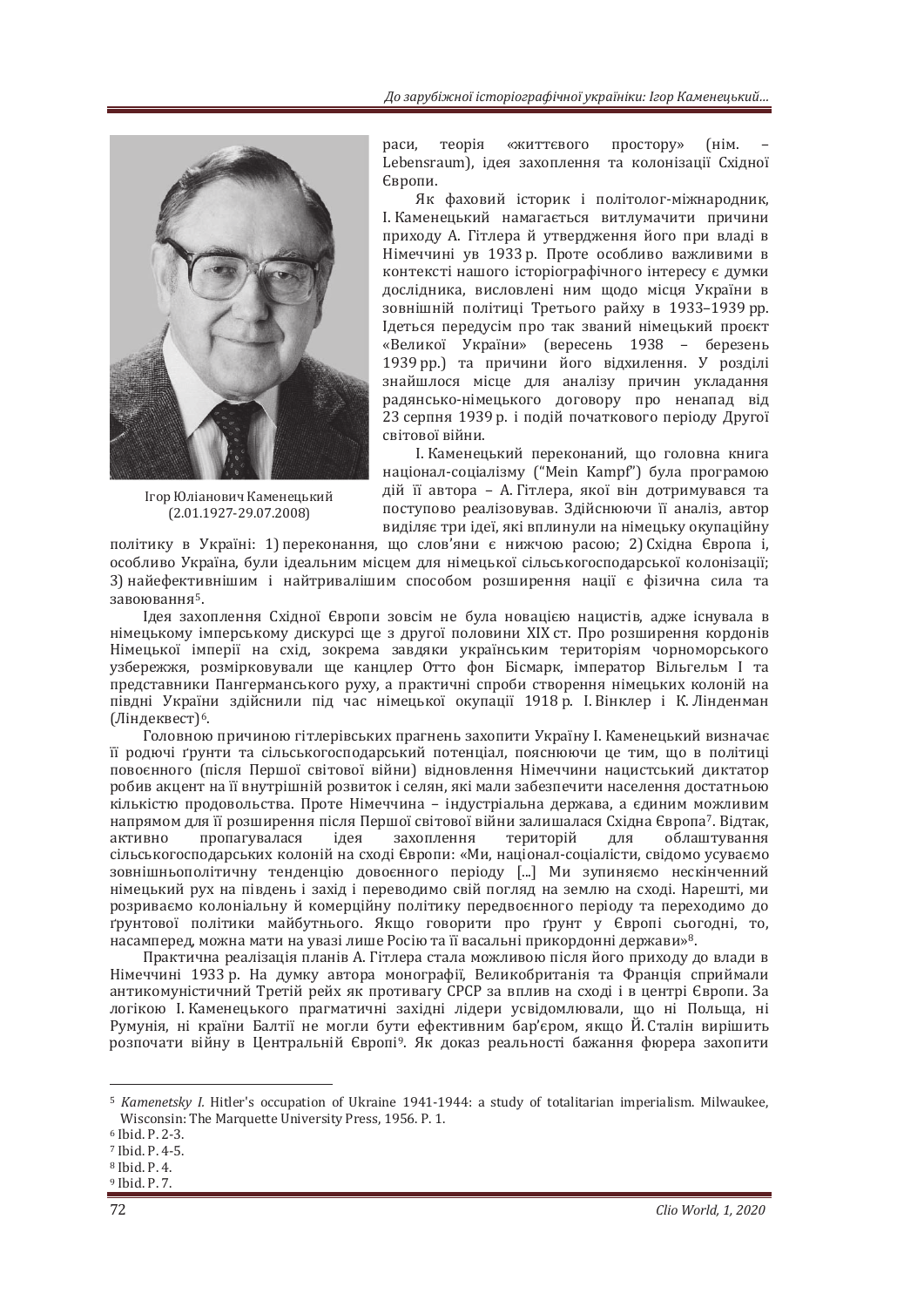Україну в майбутній війні, дослідник наводить свідчення німецьких та англійських політиків, датовані 1934-1938 рр. 10.

Найбільшим зовнішньополітичним кроком гітлерівської Німеччини щодо України автор монографії називає проєкт «Великої України», що передбачав приєднання до Карпатської України (яка отримала автономію після Мюнхенської угоди 30 вересня 1938 р.) українських радянських територій. Польща та Румунія загалом його підтримували, адже з політичного та військового погляду краще по сусідству мати українську буферну державу, ніж «червоного гіганта» з 180-мільйонним населенням. Протилежною була позиція Великої Британії: підконтрольна Німеччині «Велика Україна» порушить баланс сил у Європі та перетворить Німеччину А. Гітлера на куди більшу загрозу, ніж Радянський Союз. Проте ідея «Великої України» зникла з німецьких геостратегічних розрахунків так само швидко, як і з'явилася. Вона була згорнута в березні 1939 р., коли Німеччина окупувала Чехію та Моравію, а Угорщина захопила Карпатську Україну<sup>11</sup>.

Другий розділ монографії І. Каменецького («Напередодні операції «Барбаросса»») присвячений підготовці гітлерівської Німеччини до війни проти Радянського Союзу, аналізу толітичного, економічного й соціального становища в СРСР у 1939-1940 рр. Автор поступово підводить читача до української проблематики в контексті підготовки до вирішення «східного питання», послідовно аналізуючи процес розгортання війни в Європі в 1939-1940 рр., зокрема захоплення Німеччиною Польщі та Західної Європи, підготовка плану війни проти СРСР («Барбаросса»), а також похідних від нього планів адміністративного поділу окупованих радянських територій. Уцьому контексті I. Каменецький зіставляє дві тактично протилежні концепції політичної перебудови окупованого східного простору А. Розенберга та А. Гітлера. Автор характеризує події, що передували нападу нацистської Німеччини на СРСР, порушуючи при цьому питання готовності Радянського Союзу до війни в 1939-1940 рр. і проблему ставлення населення Української РСР до можливого німецького нападу.

На думку І. Каменецького, війна з більшовизмом була ядром ідеології націоналсоціалізму, а метою цієї війни було захоплення «родючих рівнин України, сонячного Криму, субтропічного Кавказу» в ході блискавичної військової кампанії. Аналізуючи політичні розрахунки А. Гітлера, автор монографії стверджував, що вони ґрунтувалися на впевненості в тому, що після падіння СРСР у Європі більше не буде країни, за допомогою якої Англія зможе продовжувати війну і, зрештою, погодиться на мирну угоду<sup>12</sup>.

Після схвалення плану «Барбаросса» нацистська верхівка взялася за розроблення планів адміністративного та політичного устрою майбутніх окупованих територій сходу. Вони мали полегшити управління цими величезними територіями після розгрому СРСР. Вілповілальним за цей напрям роботи А. Гітлер призначив вихілця зі Схілної Прусії А. Розенберга. Він був єдиним у вищому керівництві райху, хто знався на Росії, її проблемах і володів російською мовою. 20 червня 1941 р. А. Розенберг презентував фюреру та його оточенню свою політичну концепцію повоєнного облаштування Східної Європи. I. Каменецький викладає її зміст в одному короткому реченні: «Радянська імперія має бути розділена на п'ять частин - Велика Фінляндія, Балтійський протекторат («Остланд»), Українська національна держава. Кавказька федеративна держава та Росія»<sup>13</sup>. Як бачимо. У цій моделі Україні відводилася роль підконтрольної Німеччині "буферної" держави. Передбачалося що Україна матиме власний уряд, проте перебуватиме під повним політичним і військовим контролем райху. Територія Української лержави мала склалати 1.1 млн кв. км із населенням у 59.5 млн. Окрім суто українських земель, ло її склалу мали ввійти російські території з частково українським етнічним населенням - Курська. Саратовська. Тамбовська і Воронезька області колишньої РРФСР. Концепція А. Розенберга передбачала позиціонування Німеччини як «визволительки російських народів», яка здійснює політичний та військовий контроль у «звільнених районах», а добре продумане й уміле маніпулювання на психологічних і національних чинниках місцевого населення мало забезпечити вигідне Німеччині управління<sup>14</sup>.

Проте, концепція А. Розенберга не була затверджена фюрером. 16 липня 1941 р. А. Гітлер представив власний варіант політики щодо окупованих територій СРСР. Він відкинув ідею утворення напівзалежних держав та проголосив плани німецької колонізації:

<sup>&</sup>lt;sup>10</sup> Ibid. P. 9, 12.<br><sup>11</sup> Ibid P 8-15

<sup>12</sup> Ibid. P. 21.

<sup>13</sup> Ibid. P. 23.

<sup>14</sup> Ibid. P. 23-25.

*Ceim Knio, Nº 1, 2020* 73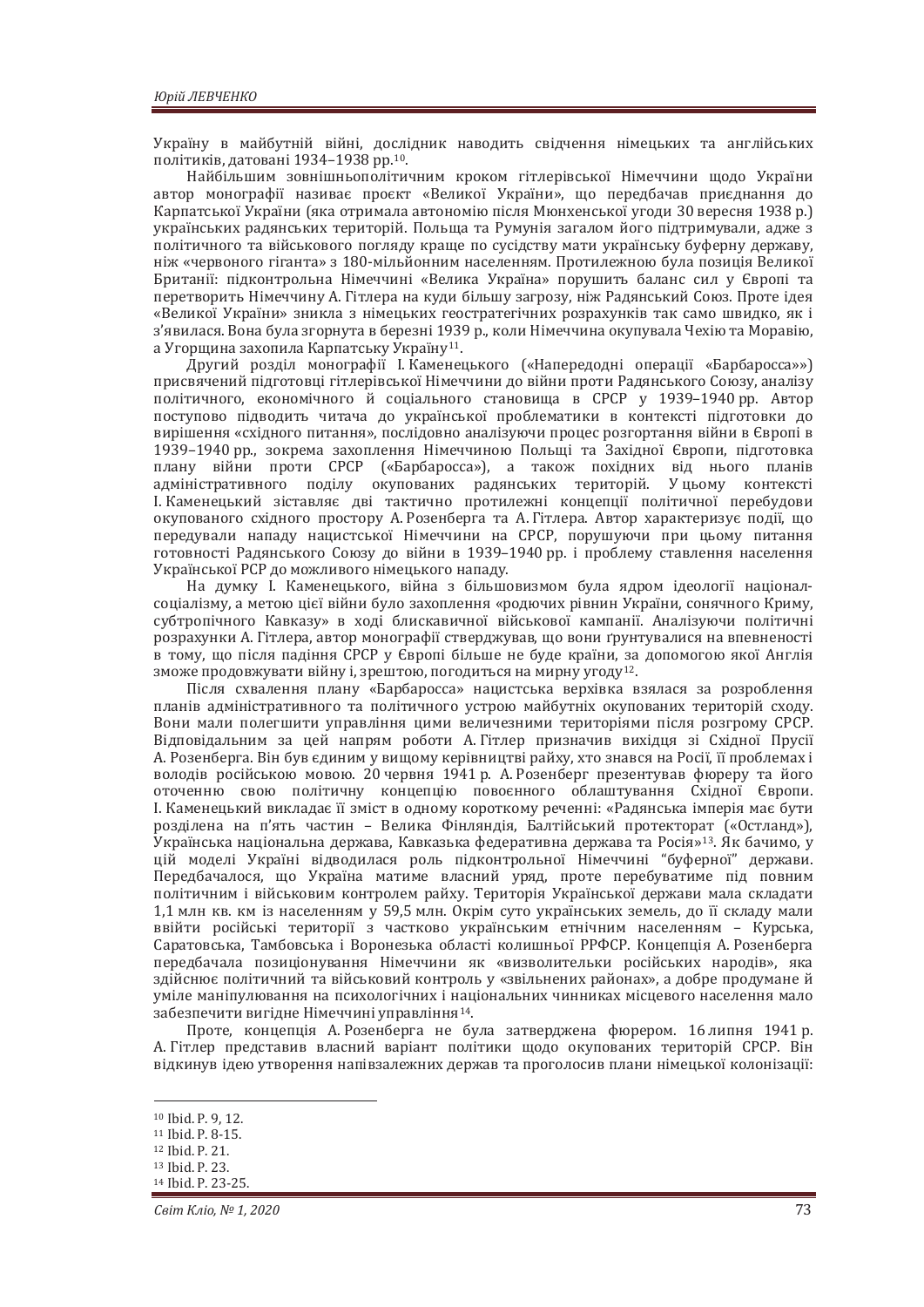«Крим мав бути очищений від усіх іноземців та заселений німцями. Так само староавстрійська Галичина повинна стати рейхсгебітом [...] Колонія Волги повинна потрапити під німецьку сюзеренність, а Баку має стати німецькою концесією [...]»<sup>15</sup>. Політика управління зводилася до таких положень: оволодіння радянською територією з метою її убезпечення та впорядкування; заборона створювати військові формування із представників місцевих народів; приховування від місцевого населення справжньої мети реалізації політики остаточного врегулювання на Сході.

У монографії І. Каменецький спробував проаналізувати причини катастрофічних поразок Червоної армії в початковий період війни з Німеччиною. На думку вченого, саме політичні репресії і складне економічне становище СРСР, а також небажання значної частини населення воювати за радянську владу призвели до того, що за кілька місяців війни німецькі війська «дійшли до воріт Москви, підкорили майже всю Україну, захопили 3 906 000 військовополонених і взяли під контроль територію, удвічі більшу, ніж Франція»<sup>16</sup>. Понад те, відступ Червоної армії з Балтії, Білорусії та України став сигналом до відновлення незалежного національного життя. Однак ці процеси жорстко придушувалися німецькою окупаційною адміністрацією<sup>17</sup>.

У третьому розділі монографії («Німецька окупаційна політика в роботі») автор проаналізував хід і наслідки практичної реалізації німецької окупаційної політики в Україні. I. Каменецький окреслює кроки нацистів, спрямовані на територіальне розчленування України на окремі окупаційні зони та простежує організацію системи управління Райхскомісаріатом України та Округою Генеральної губернії «Галичина» (нім. - Galicien). Окремі сюжетні лінії цього розділу присвячені темі Голокосту єврейського населення й заходам нацистів, спрямованим на скорочення чисельності українського населення; культурній та освітній політиці, примусовим трудовим депортаціям місцевого населення до Німеччини; планам 1942-1943 рр. щодо німецької колонізації й нацистському земельному законодавству для України.

Аналізуючи адміністративно-територіальний поділ окупованої нацистами та їхніми союзниками України, І. Каменецький виокремлює чотири окупаційні зони: 1) території під адміністративним управлінням Румунії (Бессарабія, Північна Буковина та частина Південної України між річками Дністер та Буг); 2) округа «Галичина», включена до складу Генеральної Губернії (Західна Україна); 3) Райхскомісаріат України (центральні українські райони, Волинь, Поділля та частина Полісся); 4) територія під німецькою військовою адміністрацією (східна частина України – район Донбасу та Харків)<sup>18</sup>.<br>Використовуючи — метод історичної ко

<u>летол історичної компаративістики, автор зіставляє</u> адміністративний устрій та організацію управління Райхскомісаріатом України й Генеральною губернією, зокрема І.Каменецький порівнює владні повноваження райхскомісара України Е. Коха та генерал-губернатора Г. Франка. За висновком історика, <u>vправління Райхскомісаріатом України та Генеральною Губернією було обмежене</u> центральною імперською владою у сферах поліції (Г. Гіммлер), економічного планування, експлуатації природних ресурсів (Г. Герінг), залізничного сполучення та пошти, за які відповідали військові. На думку автора монографії, формальні відмінності статусів обох керівників окупаційних адміністративних утворень полягали в тому, що Г.Франк підпорядковувався А. Гітлеру, а Е. Кох – райхсміністру окупованих східних територій A. Розенбергу. Проте Е. Кох установив тісний прямий контакт із А. Гітлером і. власне, міг собі лозволити «переступити через голову» А. Розенберга. Автор монографії виокремлює ще  $\overline{O}$ лну важливу вілмінність між цими лвома окупаційними утвореннями – у рівні самоврялування. Зокрема місцеве населення в Райхскомісаріаті України отримало можливість створювати лише міські або сільські управи. Стосовно ж Генеральної Губернії, то тут окупанти лозволили утворювати єврейські, польські та українські «комітети з питань допомоги», які виступали посередниками між відповідними національними громадами та німецькою владою. Дослідник стверджує, що саме завдяки існуванню цих структур самоуправління українці змогли, наприклад, відкривати середні школи та літні табори для молоді, проводити громадські заходи, а німці – використовували їх для впливу на населення, отримання статистичних даних, заохочення молоді до виїзду на роботу до Німеччини<sup>19</sup>.

<sup>15</sup> Ibid. P. 25.

 $16$  Ihid. P  $29$ 

<sup>17</sup> Ibid. P. 33.

<sup>18</sup> Ibid. P. 36.

<sup>19</sup> Ibid. P. 37-38.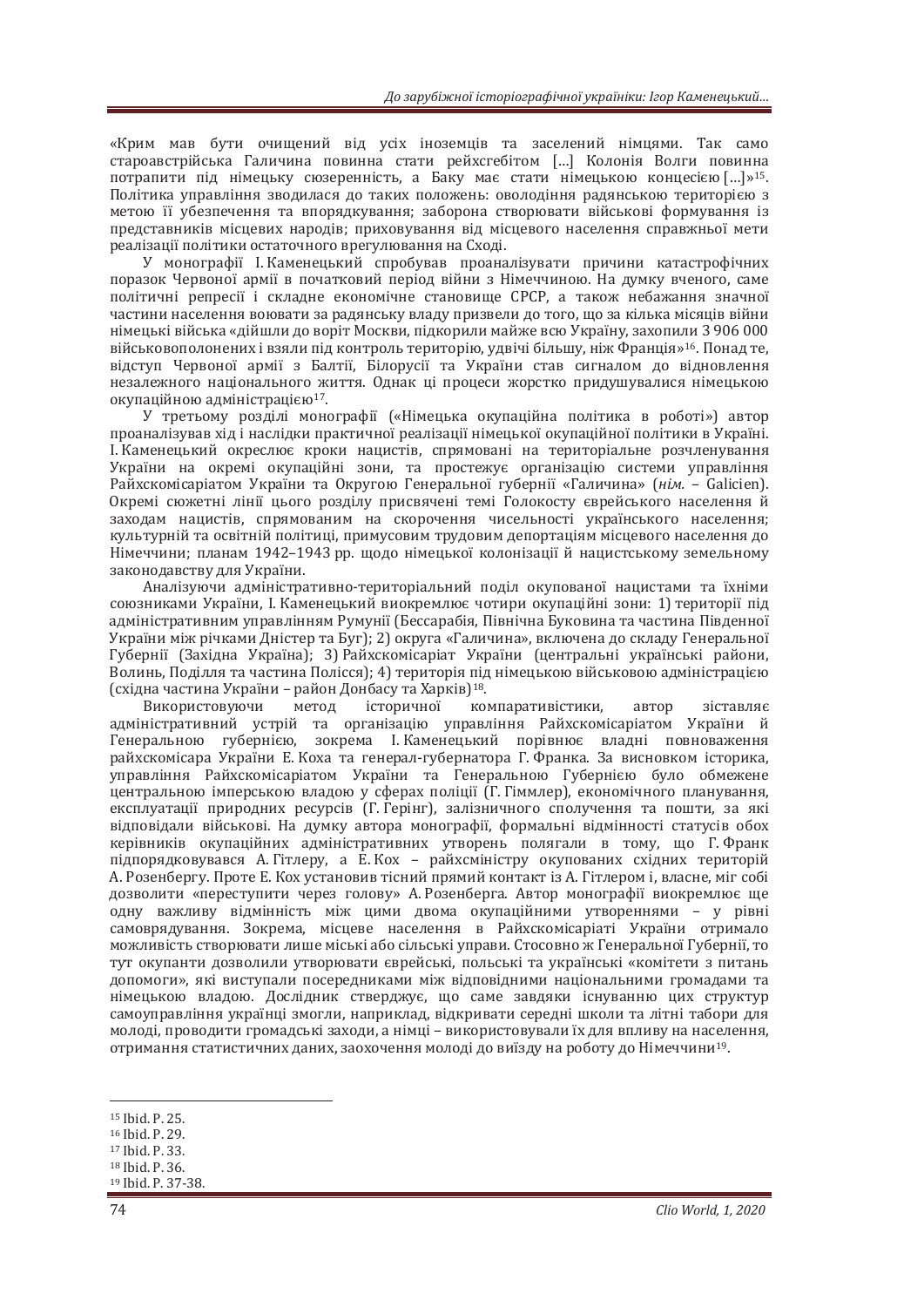Серед заходів окупантів, спрямованих на підготовку німецької колонізації України, I. Каменецький називає: 1) біологічне скорочення місцевого населення; 2) розповсюдження рабської праці українців по всьому Третьому райху; 3) масштабне розселення місцевого населення у східному напрямку.

Першими жертвами німецької політики колонізації «східного простору» стали євреї. Спочатку єврейське населення депортували із сіл і містечок у великі міста, де закривали у гето. Восени 1941 р. почалися масові розстріли, жертвами яких до кінця року стали 200 000 українських євреїв<sup>20</sup>. У 1942 р. вціліле єврейське населення розділили на категорії, відповідно до їх працездатності та потреб німецької армії й адміністрації. Першими знищували непрацездатних, а потім усіх інших. Унаслідок політики Голокосту до весни 1943 р. в Райхскомісаріаті України та Генеральній Губернії майже не залишилося єврейського населення. І. Каменецький доходить висновку, що масові страти єврейського населення стали серйозним стратегічним прорахунком німецької окупаційної політики, адже єврейське населення України становило найбільший ресурс кваліфікованих ремісників і професійних робітників<sup>21</sup>. Щодо українців, то нацисти планували скорочення їх чисельності передусім у районах, відведених для колонізації. З цією метою окупанти застосовували штучний голод (у великих містах і таборах військовополонених), страти заручників, заохочення пияцтва та скорочення медичної допомоги для місцевого населення<sup>22</sup>.

Ще одним наслідком окупаційного режиму нацистів автор монографії називає культурне поневолення українців. На думку І. Каменецького, питомими чинниками такої політики були: винишення української інтелігенції й освічених громалян: мінімальний рівень освіти; знищення, пограбування та вивезення до Німеччини бібліотек, музеїв і наукових установ<sup>23</sup>. Різко проти розвитку інтелектуальної та культурної діяльності в Україні виступив Е. Кох, який називав представників української інтелігенції й еміграції «силами українського руху за національну незалежність», а «Просвіти» вважав «замаскованими установами українських шовіністів»<sup>24</sup>. На думку дослідника, нацистська політика культурного поневолення передбачала позбавлення українського народу його традицій та будь-яких думок, вищих за ручну працю; усунення ненімецьких культурних досягнень у районах, призначених для колонізації<sup>25</sup>.

За даними автора, вища ієрархія Третього райху розглядала Генеральну Губернію як «польський трудовий табір». Відповідно, коли в 1941 р. Галичина стала його частиною, Г. Франк схвалив подібну політику щодо українців: «Вони, як і поляки, повинні залишатися в нашому розпорядженні як робоча сила [...]»<sup>26</sup>. У середині 1941 р. перші робітники з Галичини та «польської» України приїхали на роботу до Німеччини. Тут їх тримали в казармах за колючим дротом та позначали знаками «OST» або «Poland»<sup>27</sup>. У середині 1942 р., коли поширилися чутки про таке лискримінаційне ставлення до робітників з України. добровільний набір на роботу в Німеччині сповільнився. Відтак, німецька влада почала застосовувати примусові терористичні заходи набору робочої сили, як наприклад: каральні експедиції в села, що не дотримувалися квоти робітників; спалення будинків та утримання в концтаборах родичів тих, хто відмовився від праці в Німеччині; полювання на майбутніх робітників у громадських місцях (на вулицях, вокзалах, ринках і навіть у церквах)<sup>28</sup>.

Німецькі плани колонізації передбачали створення в Генеральній Губернії провінції Вандален (нім. - Vandalen). У 1942 р. виникло перше німецьке поселення поблизу Замостя, а на 1943 p. передбачалося масове розселення німців у Східній Галичині та колишньому Люблінському воєводстві. Проте цим планам не судилося бути реалізованими. Цікаво, що головною причиною відтермінування створення колоній до завершення війни I. Каменецький бачив карпатський рейл партизанського з'єлнання С. Ковпака, що лосягнуло иього району в липні 1943 р., а також початок української національної партизанської війни<sup>29</sup>.

Нацистську земельну політику в Україні автор монографії трактує як одну з важливих складових німецької колонізаційної стратегії на сході Європи. На думку І. Каменецького, указ А. Розенберга від 15 лютого 1942 р. залишив незмінною чинну радянську систему колгоспів,

- 
- <sup>23</sup> Ibid. P. 44-45.<br><sup>24</sup> Ibid. P. 43.
- 
- <sup>25</sup> Ibid. P. 45-46.<br><sup>26</sup> Ibid. P. 43.

27 Ibid. P. 46.

<sup>&</sup>lt;sup>20</sup> Ibid. P. 38.

<sup>&</sup>lt;sup>21</sup> Ibid. P. 39.<br><sup>22</sup> Ibid. P. 40-42.

<sup>28</sup> Ibid. P. 47. <sup>29</sup> Ibid. P. 48-49.

*Ceim Knio, Nº 1, 2020* 75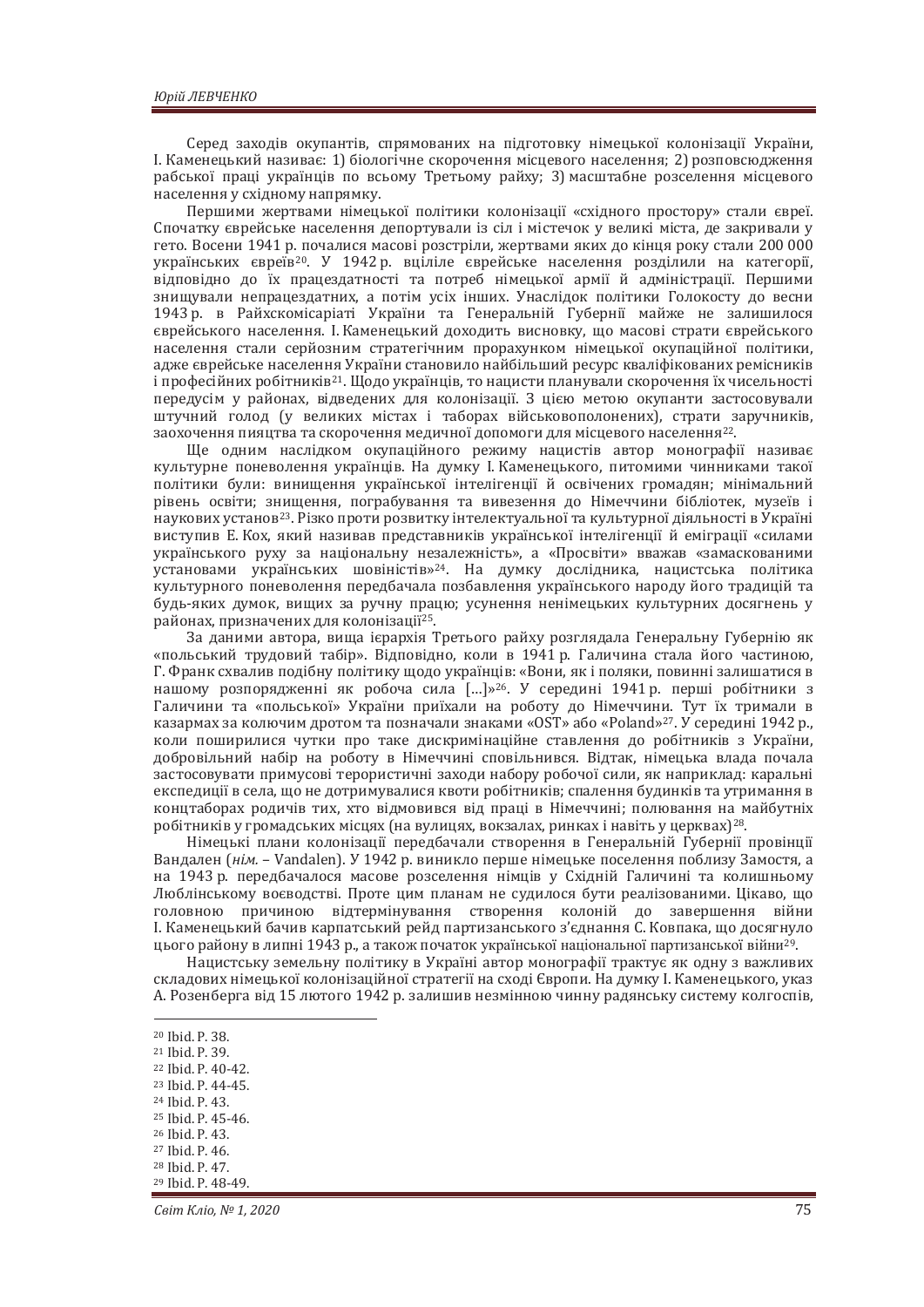лише переінакшивши їхню назву та поставивши під німецький контроль на місцях. Про важливість для німців збереження централізованого управління сільським господарством в окупованій Україні говорить і наведена автором статистика: протягом усього періоду окупації тільки 10 % орних земель обробляли приватні власники. Другий указ, виданий 3 червня 1943 р., передбачав розподіл землі серед усіх селян, які змогли її обробляти. Проте, на думку дослідника, час німці втратили, другий етап «земельної реформи» було розпочато занадто пізно – у період німецьких невдач на Східному фронті та посилення партизанської  $Bi\ddot{v}$ ни $30$ .

Четвертий розділ монографії І. Каменецького («Між ковадлом та молотом») присвячений аналізу становлення та розвитку українського національного руху під час окупації. У цьому контексті автор описує становлення українського руху за незалежність на початку німецько-радянської війни, кваліфікуючи його як «антирадянський та антиросійський»; репресивні акції німців щодо придушення українського національного руху в 1941–1942 рр.; діяльність емігрантського Уряду УНР та обох фракцій Організації українських націоналістів (ОУН); реакцію патріотично налаштованого населення на лолітику нацистів щодо України. У порівняльному ключі дослідник аналізує німецьку політику щодо національних рухів інших народів СРСР. Характеризуючи еволюцію нацистської політики на сході Європи в 1943-1944 рр., автор висвітлює становлення «власівського руху» та створення Російської визвольної армії (РВА), інших військових підрозділів, що формувалися з неросійських народів Радянського Союзу.

Автор підкреслює «антирадянський» та «антиросійський» характер національних рухів, що виникли в «неросійських районах» окупованого німцями СРСР. І. Каменецький аналізує події 30 червня 1941 р. у м. Львові (проголошення Акту відновлення Української держави та створення тимчасового національного уряду), створення Українських національних рад в Рівному (липень) та Києві (жовтень 1941 р.)<sup>31</sup>. Причиною швидкого придушення нацистами спроб легалізації українського державницького руху вчений називав чітке дотримання гітлерівської лінії на домінування військових і поліцейських сил Німеччини у Східній Європі. Останнє, за переконанням А. Гітлера, виключало будь-яку співпрацю з місцевими національними групами, що мали би бути придушені<sup>32</sup>.

Першими потрапили під репресії німців і зазнали переслідувань члени так званих «похідних груп» (І. Каменецький називає їх «групами завдань»), створених обома фракціями ОУН на своїх базах у Західній та Центральній Європі. За версією дослідника, увійшовши в Україну разом із військами Вермахту, ці групи мали завдання поширювати національну пропаганду та створювати місцеві органи української адміністрації. Кілька похідних груп німецька поліція затримала у Василькові, Фастові, Балті, Миколаєві, Джанкої. Частину їхніх членів було страчено. Створені ОУН-Б у співпраці з німецькою військовою розвілкою vкраїнські формування «Роланд» і «Нахтігаль» після придушення німцями спроби уътели проголошення Акту відновлення незалежності були реорганізовані в поліцейські батальйони та вислані з України до Білорусі<sup>зз</sup>. У листопаді 1941 р. німці стратили організаторів політичного мітингу ОУН-М з наголи 20-ї річниці розстрілу більшовиками біля містечка Базар на Житомирщині полонених вояків армії УНР - учасників Другого зимового походу. Наступною антиукраїнською акцією нацистів стала страта членів літературного гуртка ОУН-М у Києві (Олена Теліга, Іван Рогач, Олег Кандиба)<sup>34</sup>, І після цих каральних акцій німці продовжили «чистки» місцевої української адміністрації, допоміжної поліції та преси від прихильників націоналістів.

Розмірковуючи над проблемами, що постали перед німецькою окупаційною алміністрацією в контексті управління захопленими територіями на Схолі, автор книги зазначає, що в керівництві Третього райху існували принаймні дві групи посадовців, які реально усвідомлювали не тільки суто військові трудноші завоювання Радянського Союзу. але й усю складність управління цим величезним окупованим простором. Саме вони вбачали можливість використання з цією метою активних учасників національних рухів народів CPCP.

На думку I. Каменецького, перша така група сформувалася в Імперському міністерстві східних окупованих територій, у складі якої був міністр А. Розенберг та чиновники його відомства – О. Брейтігам та Г. Менде. Саме ці керівники окупаційного апарату й закликали

<sup>30</sup> Ibid. P. 49-50.<br>31 Ibid. P. 53

<sup>32</sup> Ibid. P. 54.

<sup>33</sup> Ibid. P. 55.

<sup>34</sup> Ibid. P. 56.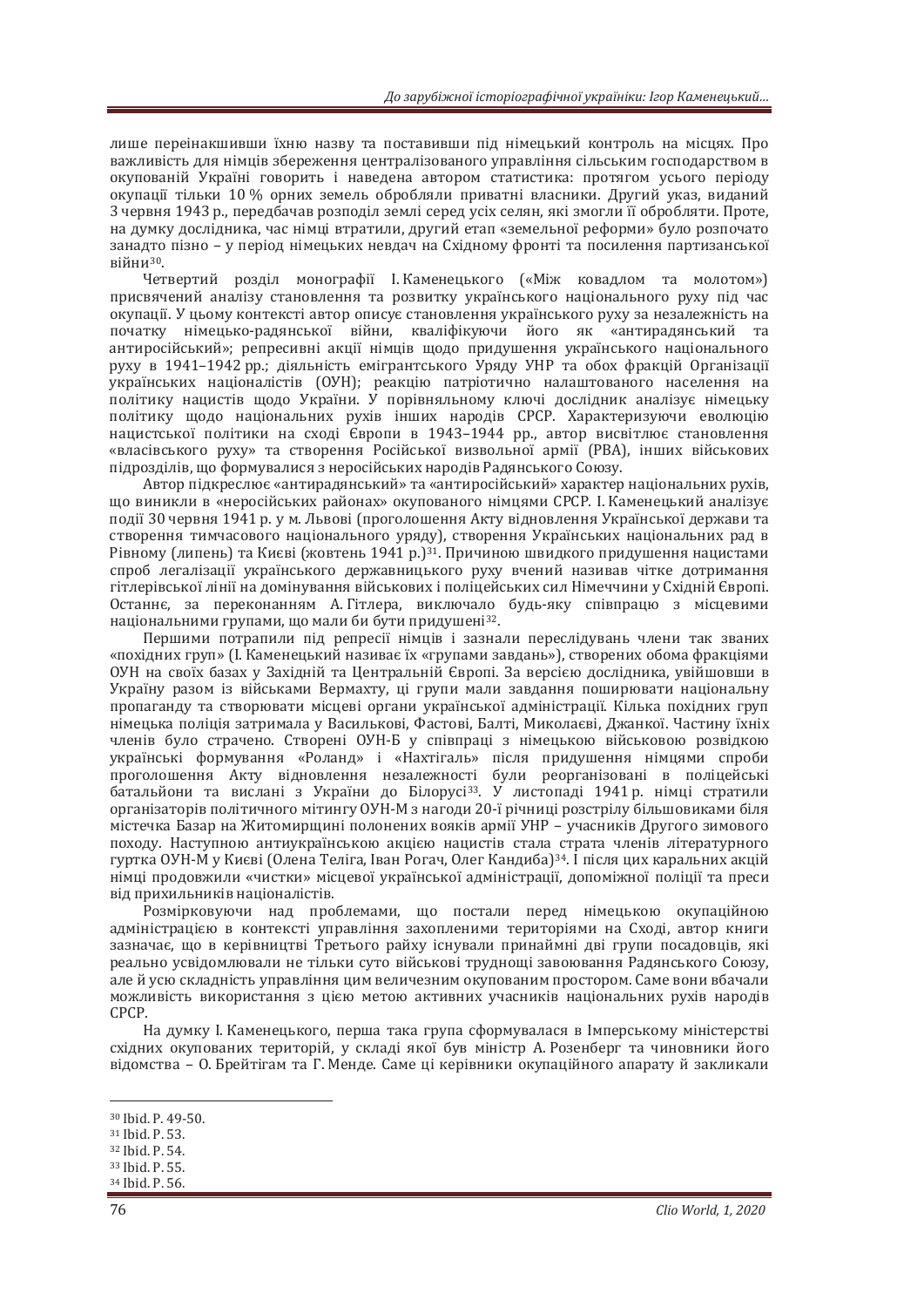«модернізувати» німецьку політику в східних областях, надати обмежену «політичну свободу» неросійським націям, особливо Україні. Друга група складалася з військових, а її гіпотетичними «членами» автор монографії називає полковника генерального штабу Вермахту К. Штауферберга, генералів Р. Гелена та Е. Кестрінга. Вони виступали за створення з «російських» дезертирів і військовополонених антирадянських військових частин<sup>35</sup>. Однак, ъони не змогли переконати А. Гітлера змінити чинну політичну лінію щодо Східної Європи. Улітку 1944 р., коли Г. Гіммлер дозволив формування Російської визвольної армії, до Вермахту вже було залучено від 900 тис. до 1 млн представників східноєвропейських народів. 220 тис. із яких становили українці<sup>36</sup>.

головною метою політики А. Гітлера на сході Європи І. Каменецький називає закріплення німецького «життєвого простору». Україні ж, на його думку, відводилося ключове місце в колонізаційній стратегії Lebensraum. Польща, Білорусь і країни Балтії мали перебувати під безпосередньою німецькою адміністрацією як території, що пов'язували Німеччину з Україною. Франція, Сербія, Хорватія та Норвегія залишалися політично залежними від Третього райху. Решта європейських країн мали перебувати під німецькою гегемонією в моделі так званої «нової Європи»<sup>37</sup>.

У п'ятому розділі книги («Партизанський рух в Україні 1941–1944 рр.») автор висвітлює проблематику руху Опору, аналізуючи його складові, що мали різне політичне й національне спрямування та з різною активністю діяли на території окупованої нацистами України. Ключовими проблемами цієї частини дослідження є радянський, національний (український) та польський партизанські рухи на різних етапах їхньої ліяльності. Автор не обходить увагою формування української дивізії СС «Галичина», а також проблему впливу українського національного руху Опору на окупаційну політику.

З погляду на тактику руху Опору I. Каменецький виділяє два типи «антинімецької партизанської війни в Україні». До першого типу такої війни вчений зараховує дії спеціально підготовлених невеликих груп. Другий тип, на його думку, репрезентують більші за чисельністю й неоднорідні за складом партизанські загони та з'єднання, що виникли за стихійної участі населення<sup>38</sup>. Дослідник деталізує кадровий склад радянської партизанської війни «першого типу». Його складали підготовлені ще до окупації ізольовані групи, що перечекали стрімкий наступ німецьких військ, а також військові спецгрупи, які перейшли лінію фронту пізніше. Важливим для розуміння окупаційної політики нацистів в Україні є твердження автора про те, що А. Гітлер використовував радянську партизанську війну як привід для ліквідації небажаного й нелояльного до німців місцевого населення. З огляду на це вчений цитує таємний наказ В. Кейтеля від 16 вересня 1941 р., що надавав право розстрілювати 50-100 осіб заручників із числа місцевого населення за вбивство одного німецького військового. Дослідник стверджує, що «червоні партизани» досить часто використовували цю терористичну тактику німців на свою користь, вбиваючи кількох німців, руйнуючи лінії зв'язку і швидко відступаючи, піддаючи тим самим місцеве населення «гніву німецької помсти». На думку І. Каменецького, така тактика звично використовувалася радянськими партизанами в сільських районах, де серед місцевого населення були поширені антирадянські настрої або ж активно діяли українські партизанські групи<sup>39</sup>.

Серед «нерадянських партизанських груп», що, за класифікацією І. Каменецького, репрезентують другий тип партизанської війни, автор відніс групу отамана Бульби-Боровця; партизанські відділи ОУН обох фракцій та польське підпілля<sup>40</sup>. На початку 1943 р. відбулося об'єднання українських партизанських груп в Українську повстанську армію (УПА), що розпочала партизанську війну на території Райхскомісаріату України в межах Волині та Поділля<sup>41</sup>.

На території округи «Галичина» до літа 1943 р. не спостерігалося якогось активного руху Опору. Причину цього автор монографії вбачав у початку кампанії німців з формування добровольчої польової дивізії СС з українського населення регіону. Задля цього окупанти пішли на постуки, пообіцявши надати дивізії «український характер», звільнити військовополонених і політичних в'язнів, а в майбутньому визнати незалежність України<sup>42</sup>.

<sup>35</sup> Ibid. P. 60-61.<br><sup>36</sup> Ibid. P. 61-62.<br><sup>37</sup> Ibid. P. 64-65.<br><sup>38</sup> Ibid. P. 67.

 $39$  Ihid P  $68$ 

<sup>40</sup> Ibid. P. 69.

<sup>41</sup> Ibid. P. 70-71.<br><sup>42</sup> Ibid. P. 73-74.

 $C$ *eim Knio, Nº 1, 2020* 77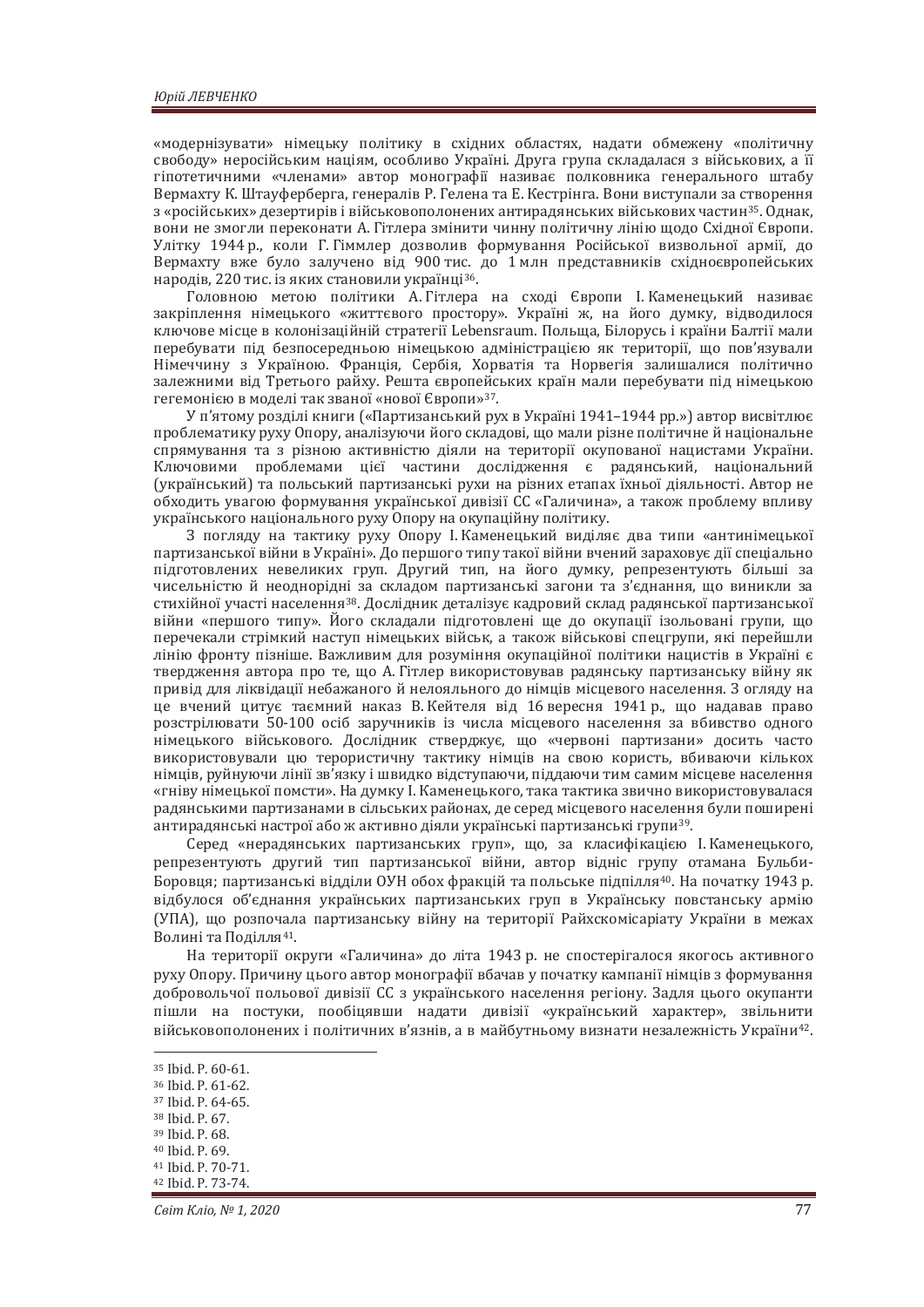Iдея створення дивізії належала губернатору дистрикту доктору О. Вехтеру та групі офіцерів СС. Водночас, аналізуючи перспективи дотримання згаданих вище обіцянок, автор слушно зауважує, що ініціатори створення військового формування не мали жодних повноважень якось коригувати перебіг німецької політики щодо України чи якогось її окремого регіону<sup>43</sup>.

Серед методів боротьби з партизанською загрозою, що їх практикували окупанти в Україні, І. Каменецький називає каральні (військові та поліцейські) експедиції, терор, спрямований проти місцевого населення, а також антипартизанську пропаганду. Проте в окремих окупаційних зонах існувала своя «специфіка». Наприклад, у Райхскомісаріаті України німецька тактика передбачала розстріл політичних в'язнів і заручників (у великих містах) і масові страти сільського населення, яке підтримувало партизанів. Нерідкими були випадки, коли жорстокі каральні акції німці застосували проти населення сіл, яке не мало ЖОДНОГО СТОСУНКУ ДО ПАРТИЗАНІВ, НЕ ПІДТРИМУВАЛО ЇХ, А ЛИШЕ ОПИНЯЛОСЯ В ЗОНІ ДІЇ партизанських загонів<sup>44</sup>. Натомість в окрузі «Галичина», який нацисти вважали частиною імперської території, окупанти зберегли видимість закону. 10 жовтня 1943 р. для боротьби з партизанами були запроваджені військові суди, що зазвичай засуджували партизанів і підпільників до смертної кари<sup>45</sup>.

Узагальнюючи власні спостереження, І. Каменецький зазначає, що нацистська антипартизанська пропаганда ґрунтувалася на чотирьох пунктах: 1) національні партизани – це червоні агенти; 2) населення, що підтримує національних партизанів, буде покаране Страшним судом Господа; 3) німецька зброя є непереможною; 4) Німеччина символізує європейську культуру та цивілізацію. Проте загальний висновок автора щодо ефективності німецької антипартизанської пропаганди є далеко не оптимістичним. Учений доходить висновку, що методи боротьби нацистів з українським партизанським рухом не те що не сприяли підтримці місцевим населенням окупаційного режиму, але й навпаки – змушували все більше молодих чоловіків і жінок приєднуватися до партизанів<sup>46</sup>.

На думку автора, партизанська війна в Україні мала значний негативний вплив на військові комунікації німців, зокрема на перевезення військ і постачання фронту. Рух Опору паралізував німецьку цивільну адміністрацію, що фактично не контролювала цілі регіони, поставив під загрозу систематичне постачання харчів і сировини до Німеччини<sup>47</sup>. На підтвердження цих своїх висновків І. Каменецький наводить звіт генерального комісара округу «Житомир» Е. Лайзера від 30 червня 1943 р.: "У результаті активної діяльності партизанських груп ми контролюємо лише 40% земель, які раніше регулярно оброблялися...  $80\%$  vcix лісів у цьому окрузі, зайняті партизанами..."<sup>48</sup>.

У висновках свого дослідження І. Каменецький відстоює дві ключові думки, що, з одного боку, характеризували роль і значення України в контексті нацистської політики війни за світове панування, а з іншого, - свідчили про «український рахунок» у перемозі над нацизмом. Україна, маючи 200 тис. квадратних миль найбагатшої в Європі землі, була для А. Гітлера найбажанішою територією для захоплення та колонізації<sup>49</sup>, втративши в роки війни близько 10 млн осіб, більшість із яких стала жертвами нацистської окупаційної політики<sup>50</sup>.

Висновки. Спроба об'єктивного й змістовного аналізу монографії І. Каменецького «Гітлерівська окупація України 1941–1944: дослідження тоталітарного імперіалізму» (1956) дає змогу зробити висновок про те, що автор праці зробив для свого часу новаційний внесок у вивчення проблеми. Уперше в тогочасній історіографії дослідник комплексно й на конкретних фактах продемонстрував стратегічне значення України для східноєвропейської політики А. Гітлера. На думку вченого, сільськогосподарський та сировинний потенціал були для нацистського диктатора вирішальними в його оцінках України як майбутнього «життєвого простору» для німецької сільськогосподарської колонізації. Після окупації

- 45 Ibid. P. 79.
- 46 Ibid. P. 79.
- <sup>47</sup> Ibid. P. 81-82.<br><sup>48</sup> Ibid. P. 80.
- 
- 49 Ibid. P. 83.
- <sup>50</sup> Ibid. Ρ. 84.

<sup>43</sup> Ibid. P. 75.

<sup>44</sup> Ibid. P. 78.